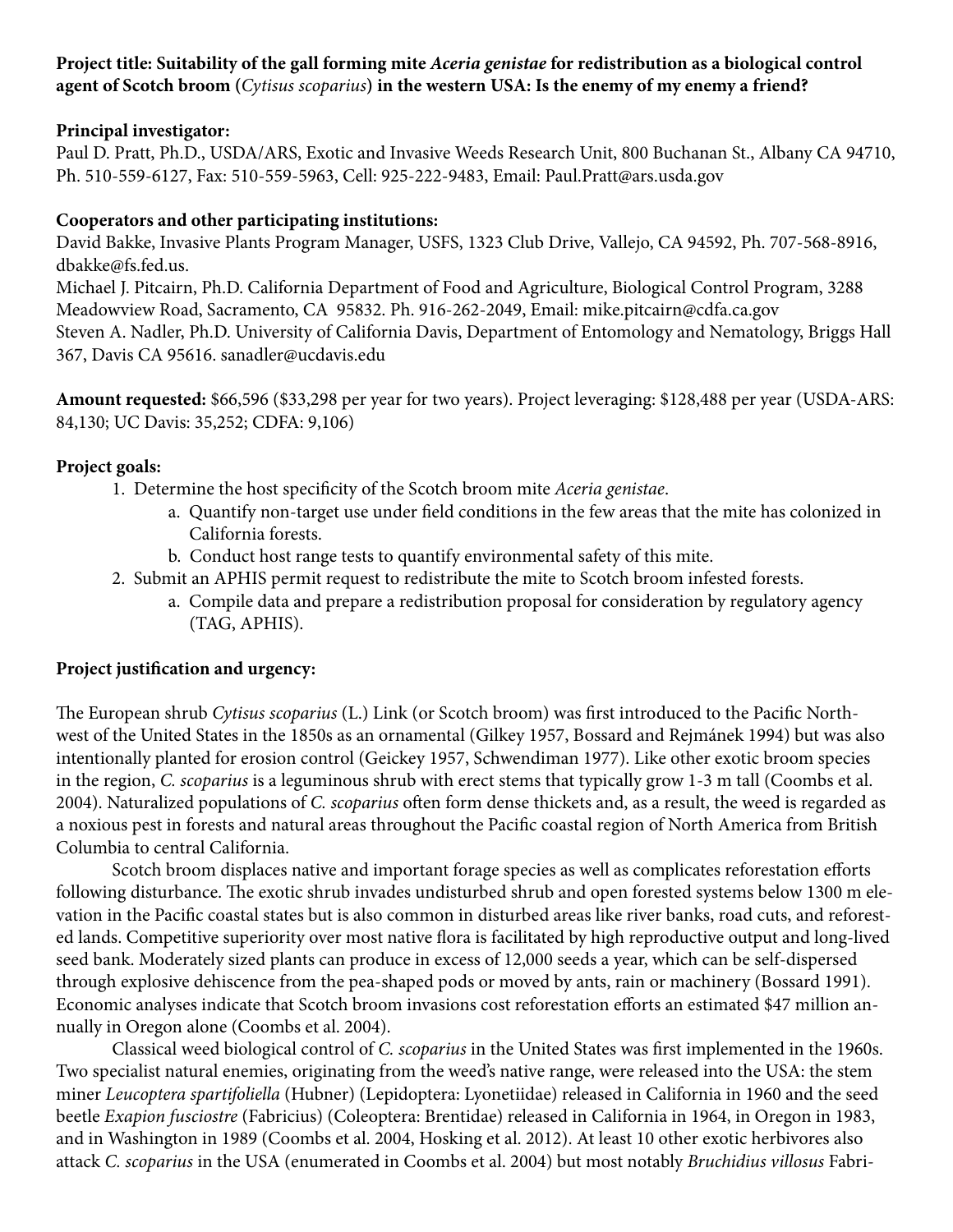cius (Coleoptera: Chrysomelidae), which was later intentionally released in Oregon and Washington after being discovered in North Carolina where it was not intentionally released (Coombs et al. 2004). This suite of natural enemies, while increasing the amount of stress on plant growth and thereby limiting the annual seed crop, do not collectively provide sufficient population regulation to alter the prevalence or invasion trajectory of *C. scoparius* in the United States.

A biological control program targeting *C. scoparius* was conducted by New Zealand and Australian scientists, resulting in the development of the European broom gall mite *Aceria genistae* (Nalepa) (Acari: Eriophyidae) (Figure 1). Following nearly a decade of improving rearing methodologies, host range testing, and clarifying taxonomic uncertainty (Saligocco et al. 2011, Xue et al. 2015), *A. genistae* was deemed sufficiently host specific for introduction and was subsequently released in New Zealand in 2007 and Australia in 2008-2010 (Paynter et al. 2012, Hosking et al. 2012). The gall mite established in both countries, with 100s of individual galls developing on attacked plants in some areas and early evidence of stem dieback on plants with high gall densities (Sagliocco et al. 2011).



Figure 1. The Scotch broom gall mite, *Aceria genistae*

 Surprisingly, an adventive population of *A. genistae* was discovered in 2005 near the city of Tacoma, in western Washington, USA. This extension of the herbivore's geographic range inspired surveys for the mite in *C. scoparius* infested lands from British Colombia, Canada, through the states of Washington, Oregon, and California. Feeding by *A. genistae* transforms meristematic buds into diagnostic galls that consist of deformed foliar tissue that collectively forms a round, pubescent mass arising from a foliar bud (Sagliocco et al. 2011; Figure 2). In California, Department of Food and Agriculture scientists surveyed select *C. scoparius* stands in El Dorado and Siskiyou Counties periodically from 2010 through 2014 but no *A. genistae* galls were discovered. A population of *A. genistae*, however, was discovered nearly 300 km south of the Oregon border in April 2014 when a land manager discovered abnormal growth on *C. scoparius* plants near Georgetown, El Dorado County, California and contacted the regional United States Forest Service office and University of California Cooperative Extension service for diagnosis. A site visit revealed galls visually similar to those produced by *A.* 

*genistae* as reported in the literature. In June 2014, a second population was discovered near the town of Happy Camp in Siskiyou County, near the Oregon border. Additionally, reports from land managers and foresters were collected by UC Cooperative Extension (Scott Oneto) and a database of field observations was developed. Systematic surveys of *C. scoparius* stands in 2015 and 2016 revealed a relatively small distribution of the mite in California (Figure 3). In these areas, however, the damage caused by the mite was striking, with some individual plants possessing 100s of galls and others killed outright by what appears to be an exceptionally high density of mite galls. The mite's impact and limited range have led several land managers to request that the USDA and CDFA redistribute the mite to other *C. scoparius* infested areas. Unfortunately, this is currently not an option as the mite is not permitted for release or redistribution in the US.

While the mite's diet breadth was studied previously, its safety in relation to the flora of California remains unknown. I propose quantifying the host range of *A. genistae* by monitoring for non-target use in areas where the mite is already established and has developed large densities. My research team will also conduct laboratory-based host range tests for species that are not sympatric with *C. scoparius*. Data collected from these studies will be integrated into a release proposal that will be submitted to APHIS' Technical Advisory Group for consideration.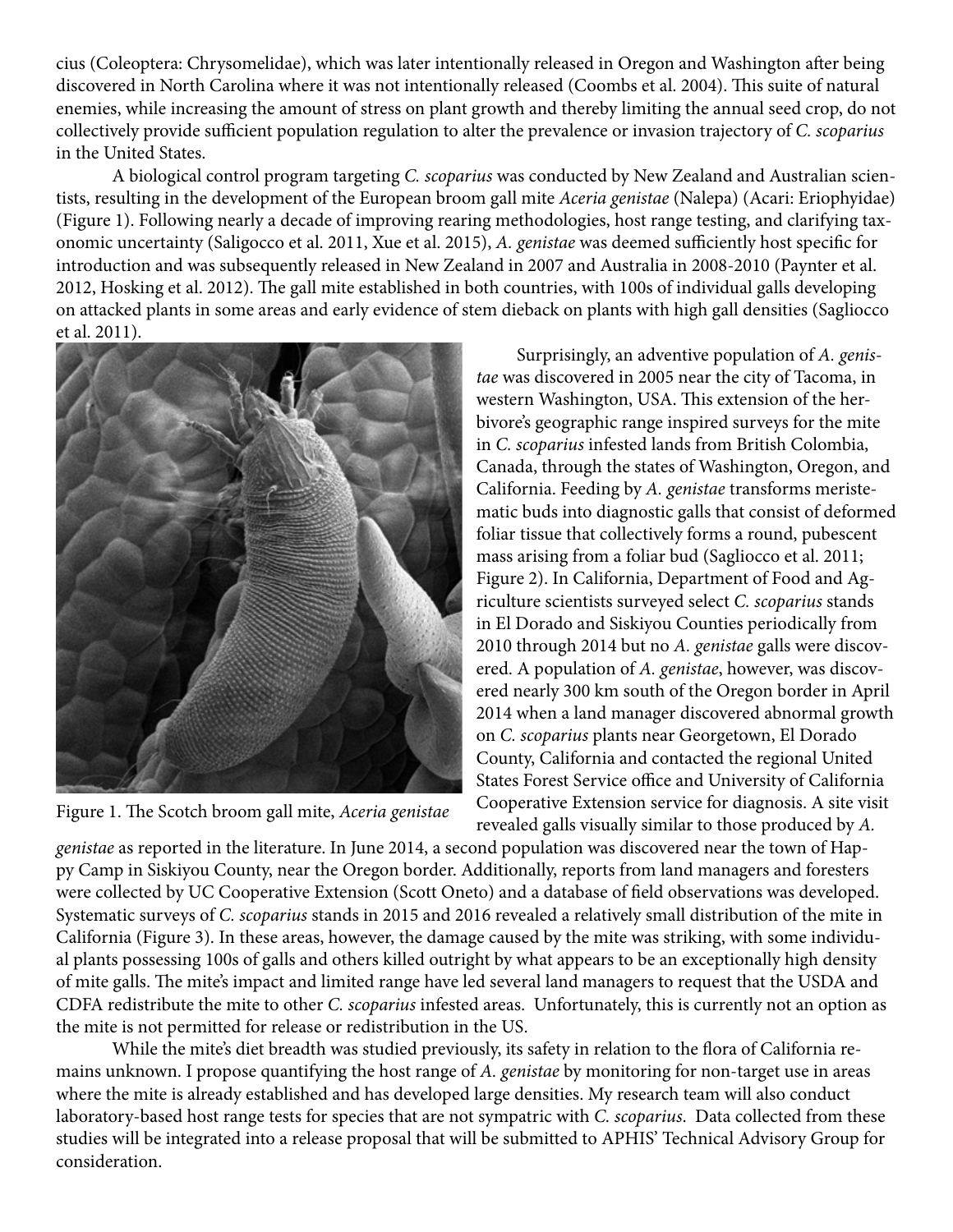

Figure 2. *Aceria genistae* gall formed on Scotch broom (*Cytisus scoparius*) at Georgetown, CA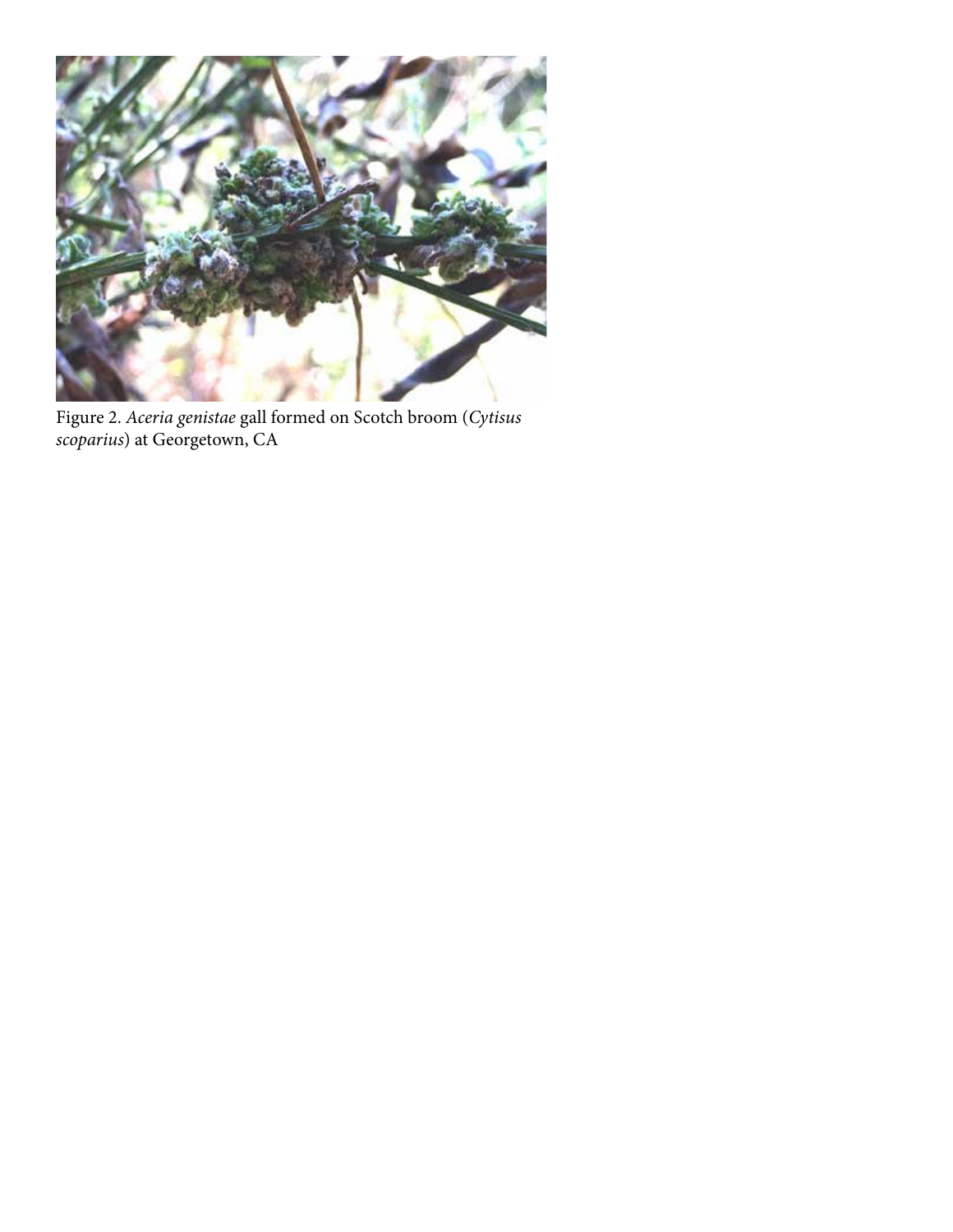

Figure 3. Current geographic distribution of the Scotch broom gall mite (*Aceria genistae*) in California

Preliminary field observations suggest that this mite is a very effective agent that, at long last, will provide effective control of this serious invasive shrub. It is critical to obtain a field-release permit so that the mite can be effectively incorporated into the integrated weed management and revegetation protocols now used by local land managers.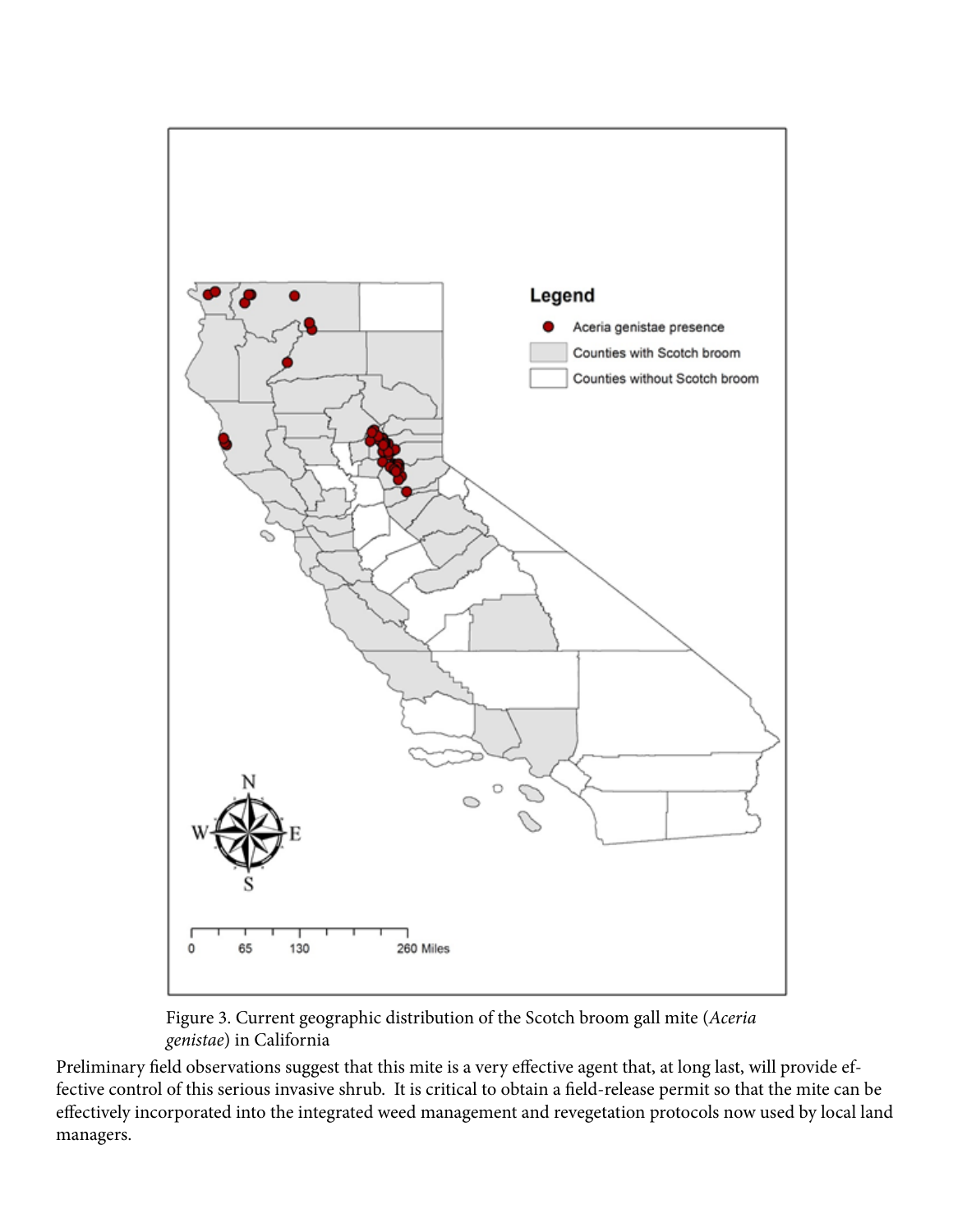# **Approach:**

This study will build upon the growing body of literature that documents non-target risks from herbivores with narrow host ranges is greatest for species that are closely related (phylogenetically) to their primary or preferred host (Pemberton 2000, Pratt et al. 2009). The methods used herein will investigate the use (i.e., galling or feeding damage) by *A. genistae* of species that are close relatives of Scotch broom and thus at greatest risk, including other broom species (exotics) and native *Lupinus* species. Two experiments will be conducted:

**1. Survey of non-target use in-situ:** The distribution of *A. genistae* in California is being monitored by USDA and CDFA scientists. Current populations are limited to select Scotch broom patches in Mendocino, Del Norte, Siskiyou, Shasta, Nevada, Amador, El Dorado and Placer Counties (Figure 3). Areas of high mite densities will be surveyed for brooms and native Lupinus species and in-situ assessments of host use will be quantified. This will be done by searching for non-target species within 100 meters of a heavily infested Scotch broom stands. Searches will take advantage of known herbaria records (Consortium of California Herbaria, Calflora), expert opinions from local land managers, and personal observations to locate brooms and Lupinus. Surveys will be done in March through June when many of the native Lupinus species are in flower. Non-target plants discovered near *A. genistae* infestations will be searched for signs of deformed growth or surface feeding that may be attributed to mites. Five randomly selected plants, or cuttings in the case of rare species, will be collected and examined further in the laboratory (microscopy may be needed). Herbarium specimens will be prepared to document the collection site and used to confirm identification of the test plant with *Lupinus* taxonomic specialists.

Mites collected on the non-target plants will be preserved in 95% EtOH and submitted to US-DA's Systematic Entomological Laboratory for identification. Data collection will include plant species evaluated, distance to *A. genistae* population, number of individuals or patch size assessed, proportion of non-target individuals damaged or galled, plant identification, and GPS coordinates of the site. While much of these data are observational and simple means of non-target use will be reported, the influence of distance from an *A. genistae* population on host plant use as well as proportion of plants attacked will be compared with ANOVA (Pratt et al. 2003). Evidence of host use in the field will inform which plants will be used in host range testing (see below). It should be noted that the gall forming midge Dasineura lupini also attacks lupine species but these galls are morphologically distinct from *A. genistae* galls so there is no risk of misidentification.

**2. Host range testing:** Host range testing will be conducted outdoors under natural environmental conditions at the Exotic and Invasive Weeds Research Unit facility in Albany, CA. Test plants will be placed on one of six bench tops in a randomized complete block design, with the position of each plant species within a group assigned randomly. Plant height and width will be measured at the start of the experiment in order to obtain an estimate of average plant size per species. Drip irrigation will be provided, with the number of emitters per pot dependent on plant size and water requirements.

Inclusion of test plants will be influenced on species discovered in proximity to field surveys described above. However, three broom and four perennial lupine species have already been acquired for the study based on known sympatric distributions: Scotch broom (*Cytisus scoparius*), French broom (*Genista monspessulana*), Spanish broom (*Spartium junceum*), big leaf lupine (*Lupinus polyphyllus*), silver bush lupine (*Lupinus albifrons*), Parish's stream lupine (*Lupinus latifolius* var. *parishii*), and yellow coastal bush lupine (*Lupinus arboreus*). Five additional annual lupines have been identified and will be acquired or propagated when funding is secured.

Scotch broom galls containing *A. genistae* mites will be collected from field sites in the Sierra foothills (near the towns of Volcano, Amador County, and Garden Valley, El Dorado County) by clipping stem sections containing galls, and transporting to the lab in zip lock bags within coolers. In an effort to standardize mite inoculations, galls will be measured with calipers (length and width), so that a roughly equal volume of gall material can be attached to each test plant with twist ties. Regression analysis will be used to quantify the number of mites per gall volume from previously collected monitoring samples, thus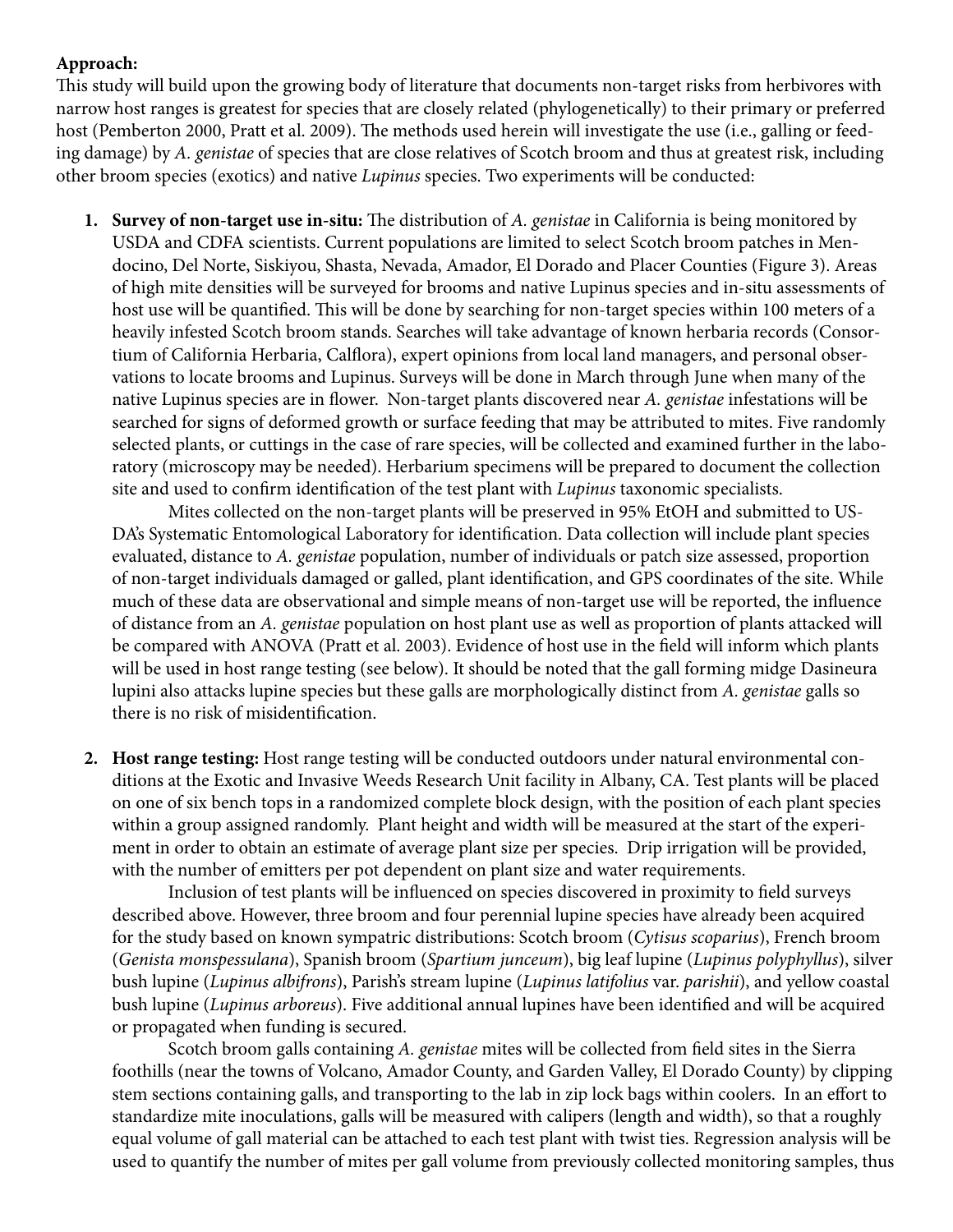estimating the number of mites that each test plant receives. Inoculations will continue approximately once per month, as long as fresh galls are available in the field.

Approximately 3 weeks after inoculation and at monthly intervals thereafter, test plants will be visually assessed for any signs of discoloration or deformity that could be attributed to *A. genistae* feeding. Photographs will be taken of any plants with galls or deformed foliage. A short section of stem will be clipped from each plant and viewed under a microscope to assess for mite presence. The number of mites present will be counted at monthly intervals following inoculation, and pertinent behavioral observations recorded (i.e. mites crawling on stem or settled on developing leaf buds) which may help determine relative host plant acceptance. Counts of mites per sample and galls per plant will be compared with ANO-VA, using the randomized complete block design.

# **Expected outcomes:**

Preliminary (unreplicated) surveys have already been conducted in the field, and initial results indicate that *A. genistae* does not exploit French (*Genista monspessulana*) or Spanish (*Spartium junceum*) broom species, even when vegetation is intermingled. Casual observations of *Lupinus albifrons* and *Lupinus bicolor* also revealed no *A. genistae* host use. These initial assessments are very encouraging and support host range testing results from Australia and New Zealand (Paynter et al. 2012). However, formal host range testing of US species will be required to obtain an APHIS permit to redistribute the gall mite. This preliminary evidence provides strong support that funds used to investigate the host use patterns of *A. genistae* will result in finding of a narrow host range and no direct risk to other non-target plants (Pratt et al. 2009). Therefore, the expected outcomes of this research include acquiring an APHIS permit to redistribute and possibly inundatively release the mite in Scotch broom infested sites throughout the Western US. We expect these releases to markedly decrease the invasion potential of Scotch broom, kill or facilitate mortality of the weed, and aid with integrated pest management of the weed in forests of the Western US. This will ultimately reduce the amount of space and resources taken up by Scotch broom and save land managers time and limited funds that can be redirected to other priorities.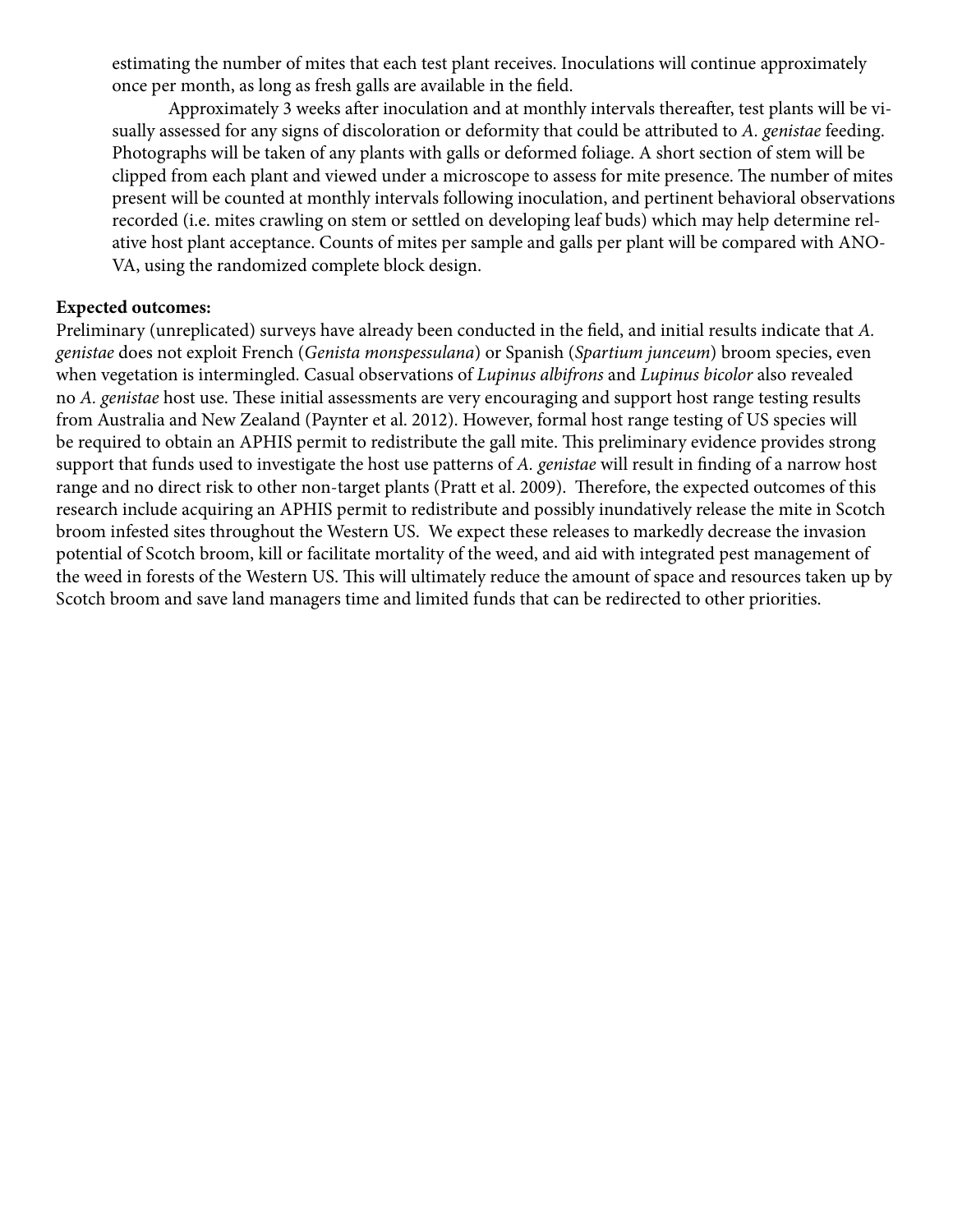# Budget: Year 1 (April 1, 2017 through May 30, 2018 **Budget: Year 1 (April 1, 2017 through May 30, 2018**

| 9,106                    | 35,252                       | 84,130 | 33,298                                     |                                           | Totals                                                          |
|--------------------------|------------------------------|--------|--------------------------------------------|-------------------------------------------|-----------------------------------------------------------------|
|                          |                              | 1,200  | $\circ$                                    |                                           | Supplies (potting soil, irrigation<br>system, shade cloth, etc. |
|                          |                              | 4,000  | $1,000\,$                                  |                                           | overnight travel, fuel, etc<br>Travel (field site surveys, some |
|                          |                              | 78,930 | 32,298                                     |                                           | Total salary and benefits                                       |
|                          |                              | 22,050 | ⊂                                          | 30% of salary<br>$USDA$ benefits rate $=$ | Perryman                                                        |
|                          |                              | 15,720 | ⊂                                          | 30% of salary<br>$USDA$ benefits rate $=$ | Sodergren                                                       |
|                          |                              |        |                                            |                                           | Fringe benefits                                                 |
| 8,606                    |                              |        |                                            | 0.05 FTE for 12 months                    | Technical and supervisory<br>(Michael Pitcairn)<br>assistance   |
|                          |                              | 41,160 |                                            | 0.5 FTE for 12 months                     | Technical assistance<br>(John Herr)                             |
|                          | 20,580                       |        | 10,290                                     | 0.25 FTE for 12 months                    | Technical assistance<br>(Matthew Perryman)                      |
|                          | 14,672                       |        | 22,008                                     | 1 FTE for 12 months                       | Technical assistance<br>(Clayton Sodergren)                     |
|                          |                              |        |                                            |                                           | Salaries                                                        |
|                          |                              |        |                                            |                                           | Direct costs                                                    |
| <b>CDFA</b> contribution | <b>UC Davis contribution</b> |        | <b>CISES contribution</b> NRS contribution |                                           | Cost elements                                                   |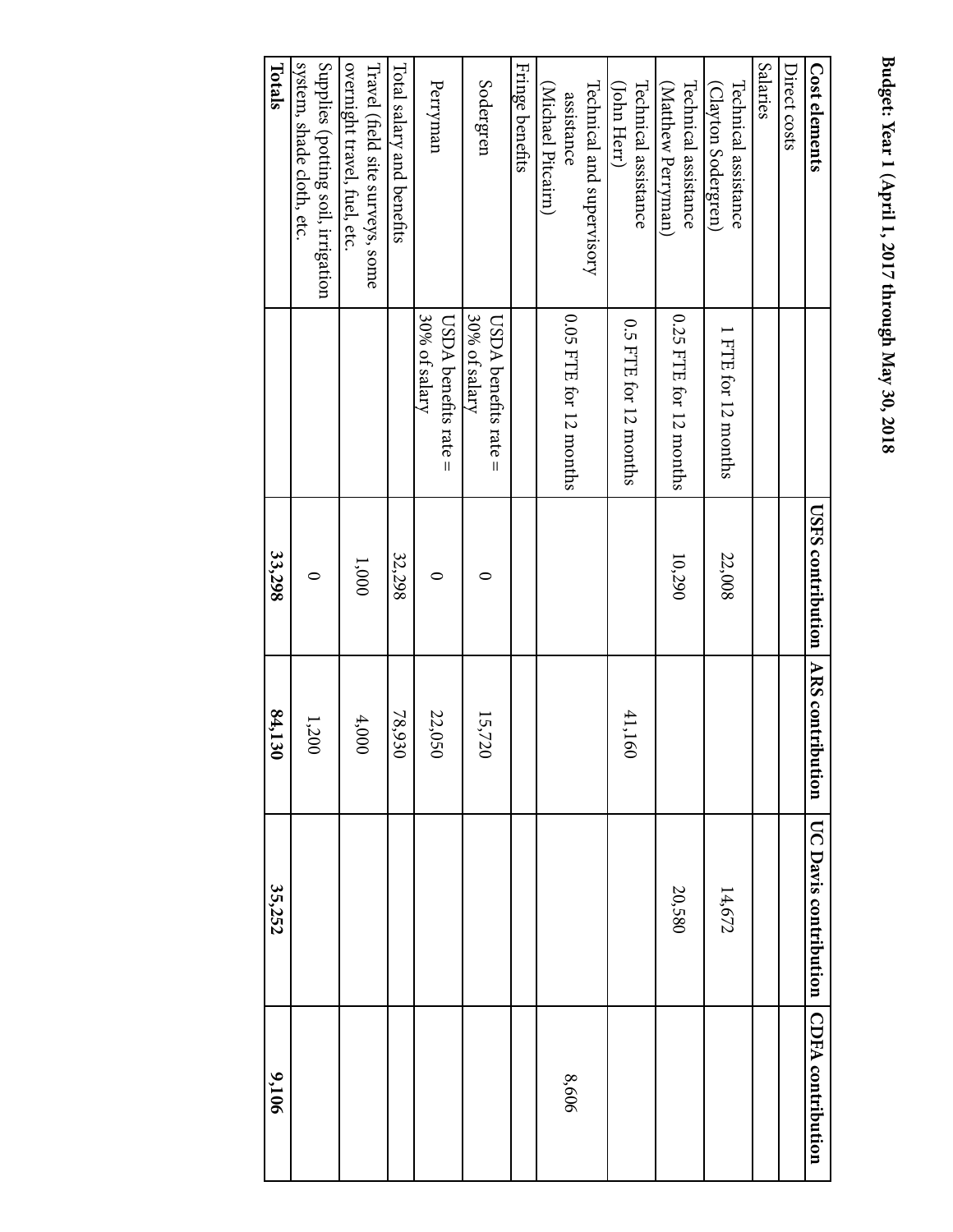Timetable for Year 1 funding. Note that, as a two year project, these efforts will be replicated in the second seadon (2018 - 2019). **Timetable for Year 1 funding.** Note that, as a two year project, these efforts will be replicated in the second seadon (2018 - 2019).

| Analyze data            | Evaluate host use         | Inoculate test plants | Acquire test plants | Host Range Testing | Analyze data | Confirm taxonomy        | Field surveys | Survey of non-target in situ |                         | Research activity |
|-------------------------|---------------------------|-----------------------|---------------------|--------------------|--------------|-------------------------|---------------|------------------------------|-------------------------|-------------------|
|                         |                           |                       | X                   |                    |              |                         | $\mathsf{X}$  |                              |                         |                   |
|                         |                           |                       | $\times$            |                    |              |                         | $\times$      |                              | April   May             |                   |
|                         |                           | X                     | ×                   |                    |              |                         | $\mathbf{X}$  |                              | $\ln$                   |                   |
|                         | X                         | ≍                     |                     |                    |              |                         | $\times$      |                              | $\frac{1}{2}$           |                   |
|                         | X                         | ×                     |                     |                    |              | X                       | $\mathsf{X}$  |                              | $1 \text{ kmg}$         | 2017              |
|                         | $\bm{\times}$             | ×                     |                     |                    | $\times$     | $\overline{\mathsf{X}}$ |               |                              | Sept   Oct   Nov        |                   |
|                         | X                         | X                     |                     |                    | $\times$     |                         |               |                              |                         |                   |
|                         | $\boldsymbol{\mathsf{X}}$ | ×                     |                     |                    |              |                         |               |                              |                         |                   |
|                         | X                         | l×                    |                     |                    |              |                         |               |                              | Dec                     |                   |
|                         | $\overline{\mathsf{X}}$   | X                     |                     |                    |              |                         |               |                              | $\ln$                   |                   |
|                         | X                         | X                     |                     |                    |              |                         | X             |                              | Feb                     |                   |
|                         | $\boldsymbol{\mathsf{X}}$ | X                     |                     |                    |              |                         | X             |                              | Mar <sub>1</sub>        |                   |
| $\mathsf{X}$            | ×                         | X                     |                     |                    |              |                         | X             |                              | April                   | 2018              |
| X                       | ×                         |                       |                     |                    |              |                         | $\mathsf{X}$  |                              | $\overline{\text{Max}}$ |                   |
| $\overline{\mathsf{X}}$ |                           |                       |                     |                    |              |                         | $\Join$       |                              | June                    |                   |